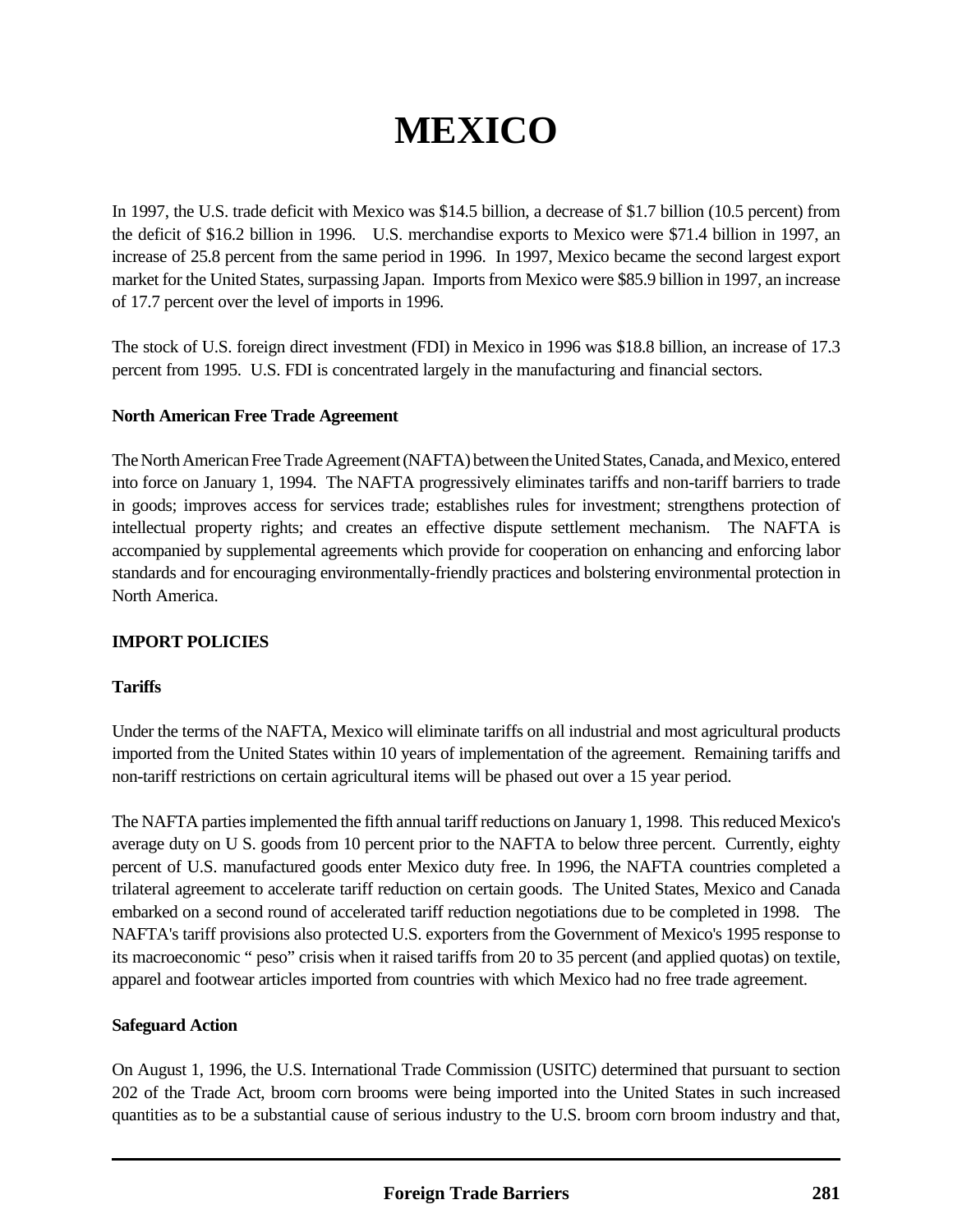pursuant to Section 311 of the NAFTA Implementation Act, imports of broom corn brooms produced in Mexico accounted for a substantial share of total imports of such brooms and contributed importantly to the serious injury caused by such imports. Under a global safeguard action, on November 28, 1996, the President proclaimed tariff relief for three years on imports of two categories of broom corn brooms. In response, on December 12, 1996, Mexico retaliated against the U.S. safeguard action by increasing preferential import duties on eight U.S. products (fructose, wine, wine coolers, brandy, Tennessee whiskey, notebooks, flat glass and wooden furniture). The United States believes that Mexico's response has been excessive; that is, its action penalizes U.S. exports to a greater extent than the U.S. action affected Mexican broom exports. The United States requested consultations under the dispute settlement provision of the NAFTA concerning Mexico's retaliatory actions. Mexico requested the establishment of a NAFTA Chapter 20 dispute panel to review the U.S. broom corn brooms safeguard action. The final report of the panel was released on February 11, 1998, with a finding in favor of Mexico based on a technical flaw in the United States' injury determination.

#### **Antidumping Actions**

The U.S. Government is concerned about the Mexican Government's application of antidumping measures on U.S. exports of high fructose corn syrup (HFCS). The U.S. Government held WTO consultations with Mexico regarding its provisional antidumping measure on HFCS. U.S. exporters have complained about a lack of transparency in Mexico's antidumping procedures, and about inconsistencies between Mexico's actions and its international obligations. U.S. exporters have also complained that the process in Mexico for appealing antidumping determinations can be time-consuming and cumbersome.

# **Administrative Procedures and Customs**

U.S. exporters continue to register complaints about certain aspects of Mexican customs administration, including the lack of prior notification of procedural changes, inconsistent interpretation of regulatory requirements for imports at different border posts, new requirements that particular goods may enter only through certain ports, and discriminatory and capricious enforcement of Mexican standards and labeling rules. Complications and confusions have occasionally resulted in the application of harsh penalties for technical customs law violations committed as a result of simple mistakes rather than an attempt to evade Mexican customs rules. Agricultural exporters note that Mexican inspection and clearance procedures for some agriculture goods are long, burdensome, non-transparent, and unreliable. The Customs Reform Law that came into effect in April 1996 gave Mexican customs authorities the right to act in cases of suspected violations of intellectual property rights, however, they do not have the authority to seize goods on their own initiative. Several U.S. exporters have voiced concerns about border procedures in this area.

Other customs-related problems include requirements to list serial numbers on invoices, laborious inspections at the border, a requirement that importers be registered with the Ministry of Finance, difficulty in clearing lowvalue shipments to importers not on the importer registry, lack of standard procedures to address complaints, and unavailability of prompt and reliable information on Mexican regulations.

Exporters of agricultural products complain that the Mexican government administers NAFTA tariff rate quotas for a number of products in a trade-distorting manner. The exporters state that obtaining import licenses can be very cumbersome and time-consuming, and that the government manipulates the timing of auctions for licenses to the disadvantage of U.S. exporters.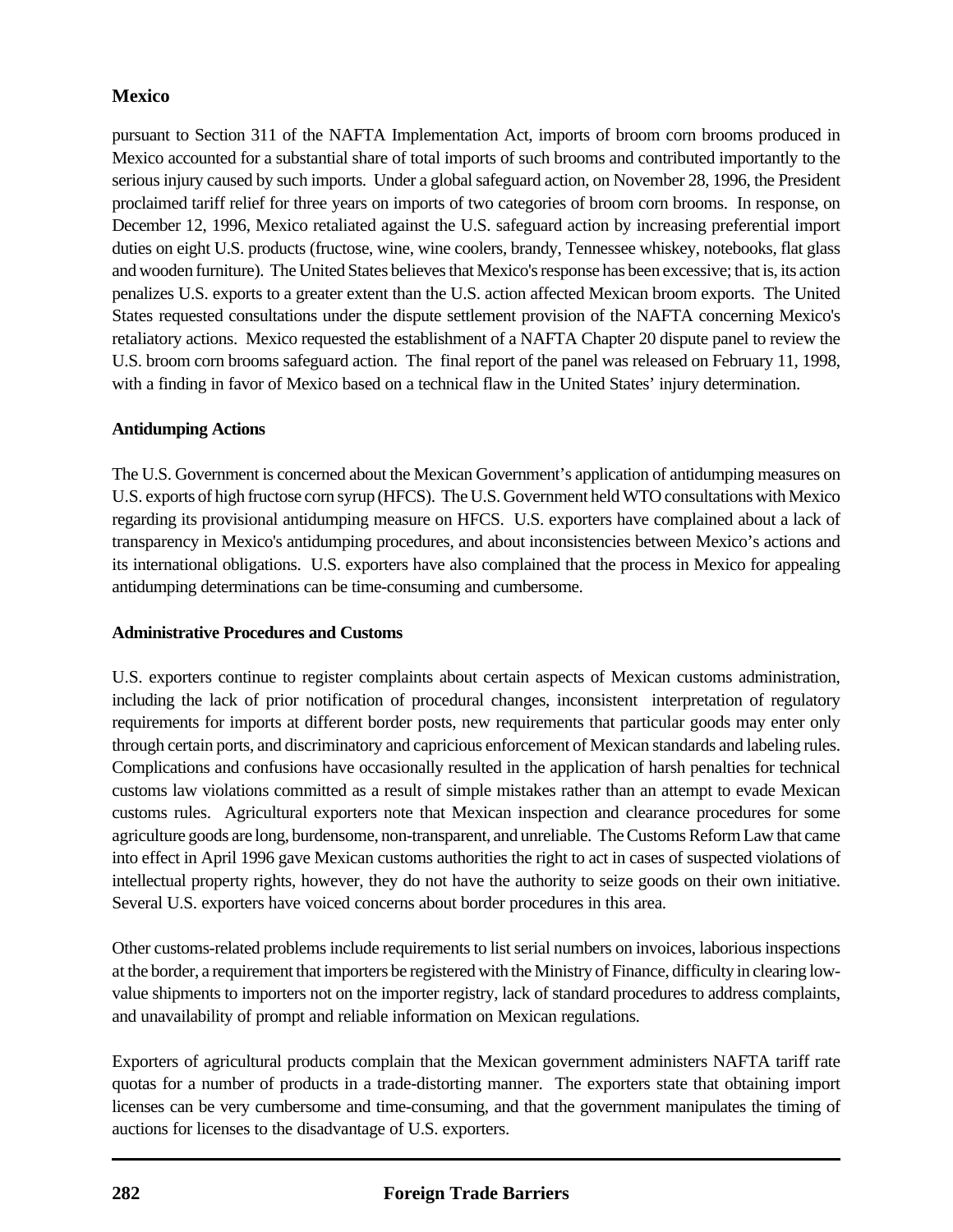Both the United States and Mexico maintain duty exemption limits for tourists returning from a NAFTA country. For the United States, the limit is \$200 per crossing, with one \$400 entry allowed each 30 day period. Mexico's per-crossing limit is \$50 for land crossing or \$300 for air/sea crossings. Mexico partially harmonized its personal duty exemptions for returning residents in late 1995, raising its monthly limit from \$350 to the U.S. level of \$400 and permitting pooling by family members (e.g., a family of four can bring back \$1,600 in goods duty-free). Pursuant to the provisions included in the Treasury Department's FY 1998 appropriation, the United States remains interested in greater harmonization of these provisions by the three NAFTA countries, including broader product coverage for Mexico's duty exemptions.

# **STANDARDS, TESTING, LABELING, AND CERTIFICATION**

#### **Sanitary and Phytosanitary Standards**

Mexican sanitary and phytosanitary (SPS) standards have created barriers to exports of certain U.S. agricultural goods, including grains, citrus, potatoes, apples, stone fruit, and meat. However, recent progress has been made in resolving SPS issues surrounding cherries, Christmas trees, and sorghum. In addition to product-specific rules, the Mexican process for establishing 'emergency' phytosanitary standards has disrupted trade, since such 'emergencies' do not follow the normal rule-making and notification process, which includes public comment periods. The United States remains concerned about the far-reaching extent of some sanitary and phytosanitary import regulations, such as those for grains. Procedural requirements regarding SPS inspections at the Port-of-Entry often do not reflect agreements reached between U.S. Department of Agriculture (USDA) officials and their Mexican counterparts, resulting in unnecessary delays at the border, seaports, and airports. U.S. Government maintains an ongoing dialogue with Mexico on these issues in the NAFTA Sanitary and Phytosanitary Measures Committee.

#### **Conformity Assessment Procedures**

Mexico's Law on Metrology and Standardization mandates that products subject to technical regulations ("Normas Oficiales Mexicanas" (NOMs)) be certified by Mexico's Direccion General de Normas (DGN) or an authorized independent certification body.

Through 1997, only Mexican entities could qualify to be recognized as competent to perform conformity assessment. The requirement to perform testing in Mexico-based laboratories had added cost and uncertainties for U.S. suppliers. Particular difficulty was experienced in sectors where Mexican technical capability is nonexistent or insufficient to meet the demand, or where that capability resides solely in the laboratories of competing manufacturers. On January 1, 1998, Mexico's NAFTA obligation to accredit or otherwise recognize U.S. and Canadian bodies no less favorably than Mexican entities took effect.

Since all imports are subject to inspection at the border as well as at the retail level, and domestically produced goods face no equivalent border inspection requirement (domestic goods are subject only to spot inspections in the market), enforcement of compliance with NOM certification appears to be more stringent in the case of imports. The lack of sampling or "spot" inspection at the border results in delays and additional costs to U.S. exporters not incurred by domestic Mexican producers. U.S. exporters also report inconsistencies in certification enforcement and determination at different ports of entry.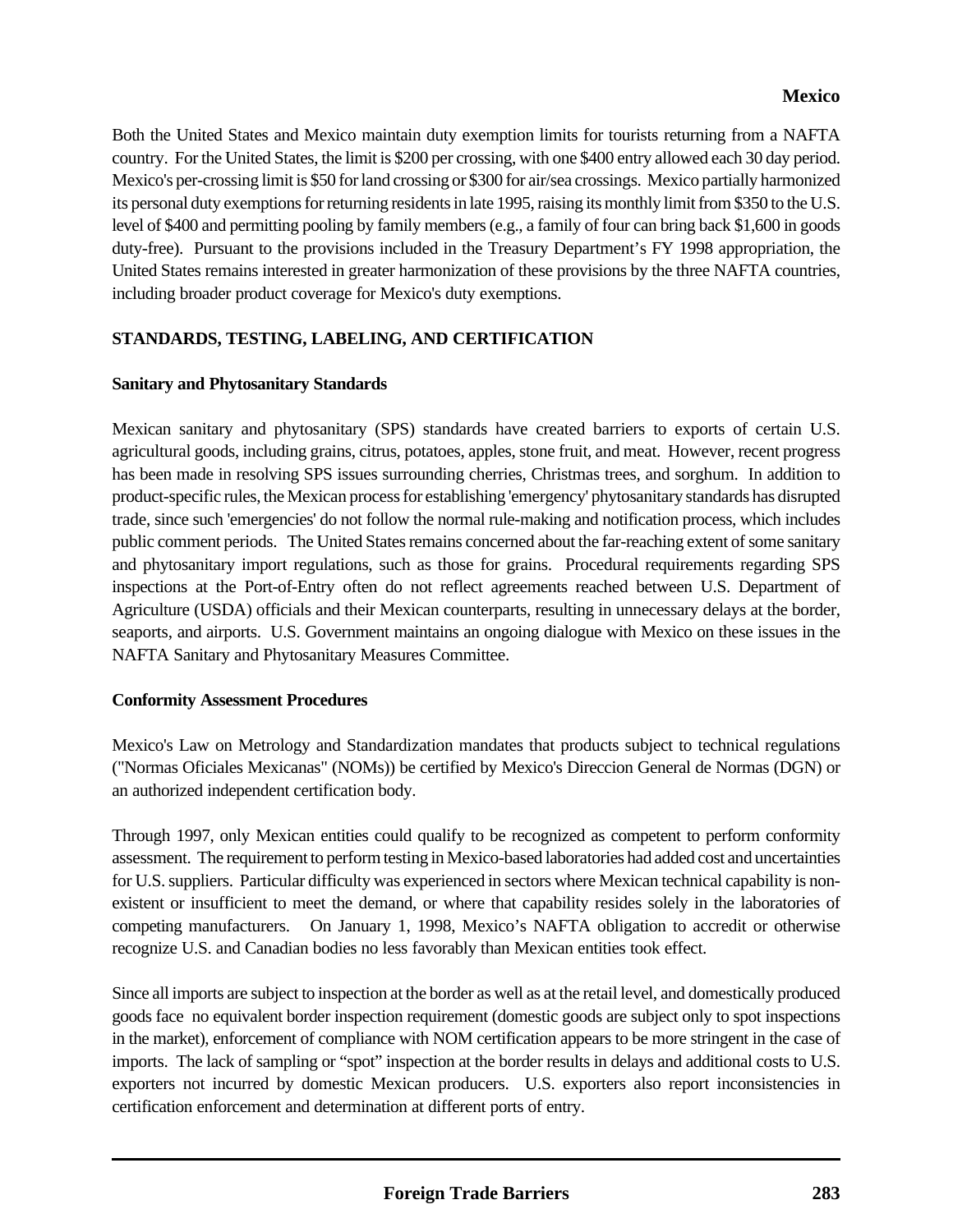On October 24, 1997, the Mexican Ministry of Commerce and Industrial Development (SECOFI) published revisions to its product certification procedures for the mandatory standards under its authority. Under the previous policies, a foreign manufacturer could not directly obtain any form of certification for its product. Instead, each importer of the same product had to submit the product for testing and certification, regardless of whether or not a certification had already been obtained by another importer. On the other hand, Mexican manufacturers can simply submit products for evaluation and certification on a periodic basis to obtain product certification, and then they can distribute the product for sale throughout the country. The inability of foreign manufacturers to obtain a certification with the same ease that Mexican manufacturers can obtain product certification has caused numerous problems and costs for U.S. exporters who frequently rely upon multiple importers, as well as for exporters who wish to change their importers or distributors.

Under the revised procedures, foreign manufacturers can obtain a "report of test" (dictamen) for a product based upon the definition of a product family, which can be used by each importer of the product to obtain the product certification. However, this dictamen can only be obtained by a foreign manufacturer if it obtains quality system registration to ISO 9000 criteria from an accredited Mexican quality system registrar. A provision exists for accepting a quality system registration by a foreign organization, but only if a mutual recognition agreement exists between the organizations. It appears likely that this option provided to foreign manufacturers will only be advantageous to a very small number of manufacturers, forcing most importers to continue obtaining separate product certifications for the same products from the same manufacturers.

On May 20, 1997, Mexico published amendments to its Law on Metrology and Standardization which took effect on August 1, 1997. Among other things, the amendments foresee the privatization of SECOFI's accreditation program. Private sector accreditation body(ies) in Mexico will be able to apply for recognition to provide accreditation services for the range of conformity assessment activities: Testing and calibration laboratories, certification bodies, and verification units. This is a significant change in Mexican policy and it may take some time before bodies in Mexico are approved by SECOFI. Until the private sector accreditation body is established (currently projected for spring 1998), the DGN will continue its accreditation activities.

# **Labeling Requirements**

Changes in Mexico's mandatory labeling requirements have been the subject of frequent discussions, both bilaterally and within the NAFTA Committee on Standards Related Measures. In particular, implementation of NOM-050 and NOM-051 on labeling of consumer products and prepackaged foods and non-alcoholic beverages, respectively, affects a broad range of industries and will continue to be monitored closely by the U.S. Government. These labeling standards took effect in 1997. Exporters have changed or are in the process of changing their packaging to comply with these standards. The difficulty and the costs that companies have experienced in complying with the new labeling standards have, in some cases, disrupted their exports to Mexico or caused them to reduce the number of products they export to Mexico.

# **GOVERNMENT PROCUREMENT**

During the October, 1997 trilateral NAFTA government procurement meeting in Ottawa, the Governments of Canada, the United States and Mexico reaffirmed their assent -- made by ministers at the March 1997 NAFTA Commission meeting -- to raise the threshold from \$50,000 to \$100,000 for contracts which may be "set aside" for "national-only" bidding. Unlike Canada and the United States, which will do this by executive order,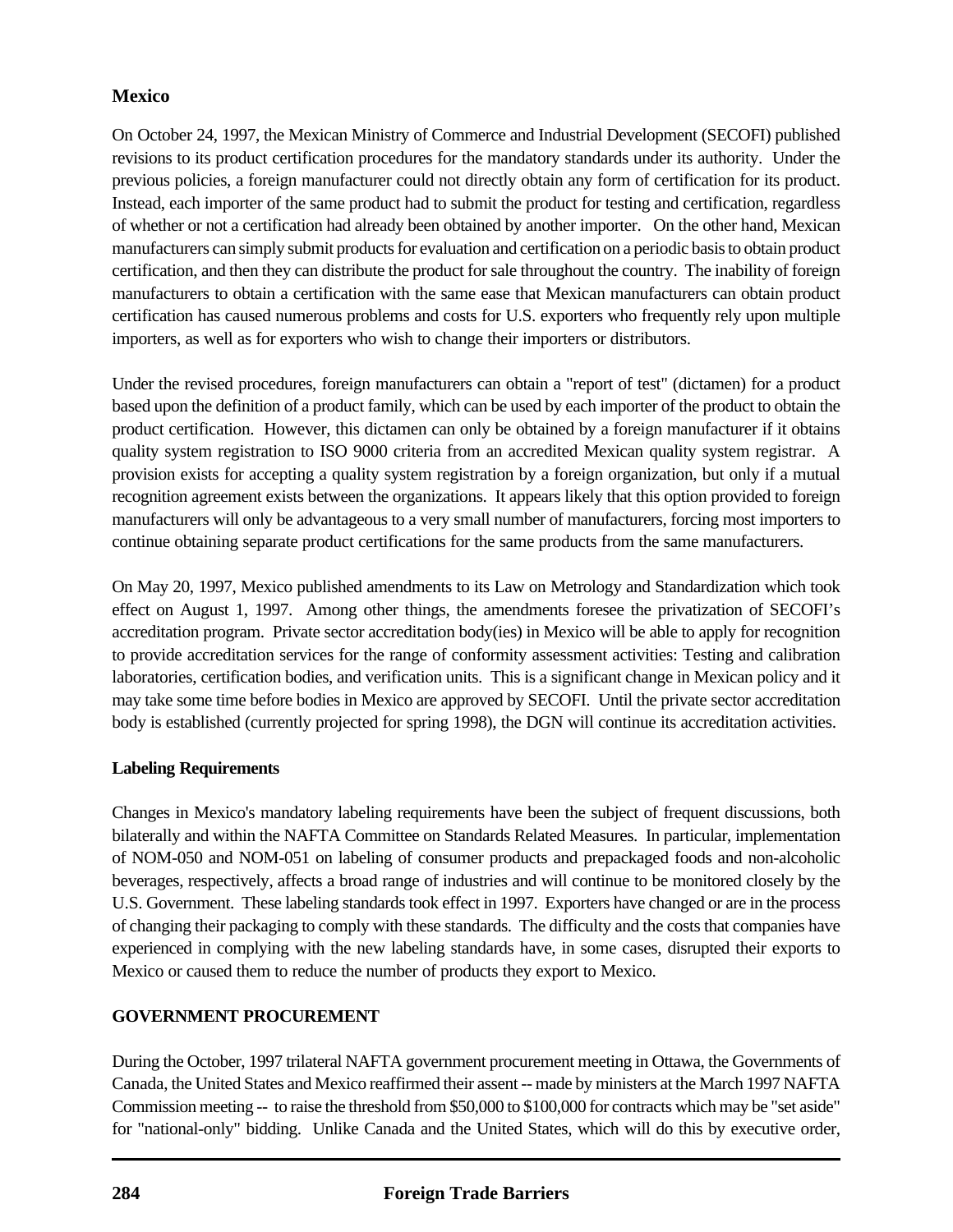Mexico will have to obtain congressional approval to make the same change. This amendment, when carried out, will allow NAFTA governments to simplify the procurement procedures used to purchase goods and services below \$100,000 resulting in significant cost savings and a more efficient administrative procurement process.

Although Mexico had agreed under the NAFTA to complete its list of services excluded from NAFTA coverage by July, 1, 1995, the United States and Canada continue to work intensively to reduce Mexico's overlyextensive draft list. If Mexico does not soon establish a satisfactory core priority list, Canada and the United States may have to explore other options available under the Agreement.

# **LACK OF INTELLECTUAL PROPERTY PROTECTION**

Under the NAFTA and the WTO, Mexico is obligated to implement and enforce a very high level of intellectual property rights (IPR) protection. Notable achievements have been passage of a new copyright law and increased penalties for copyright violations, Mexico's ratification of the international convention for the protection of new varieties of plants (UPOV), and passage of an integrated circuit designs law in December 1997. Mexico has not yet released implementing regulations for the UPOV.

In addition, the number of search and seizure actions undertaken by the PGR (Mexican federal Attorney General's office) in recent years has increased, but remains uneven. Mexico and the United States have created a bilateral working group on IPR to discuss enforcement and other matters. The group met three times in 1997, and should meet on a regular basis in 1998.

# **Copyright**

The government of Mexico passed a copyright law on December 24, 1996, which addressed a number of inadequacies in the former law. The law substantially increased protection for computer programs, textile designs and several other types of copyrighted material. Criminal penalties in several areas were increased, and some administrative procedures were introduced as well. The legislation, while meeting many of Mexico's obligations under the NAFTA and TRIPs, fell short in significant areas, including criminal penalties. However, subsequent modification of the law brought commercial piracy of sound recordings under coverage of criminal law. While the new law appears to provide a satisfactory legal framework, in practice, criminal penalties have been infrequent and mild.

Copyright piracy remains a major problem in Mexico, with U.S. industry loss estimates continuing to increase. Pirated sound recordings and video cassettes are readily available throughout Mexico. The International Intellectual Property Association (IIPA) estimates that trade losses due to copyright piracy in Mexico in 1996 totaled \$414 million. The U.S. Copyright industry notes that in spite of numerous raids by legal authorities and extensive confiscation of pirated material (for example a January 1998 raid netted 30,000 pirated video cassettes), few convictions have resulted, and in no instance has a pirate been sentenced to jail.

#### **Patents and Trademarks**

Patents and trademarks are under the jurisdiction of the Mexican Institute of Industrial Property (IMPI), a freestanding body. An increasing number of raids have been conducted in recent years, and use of administrative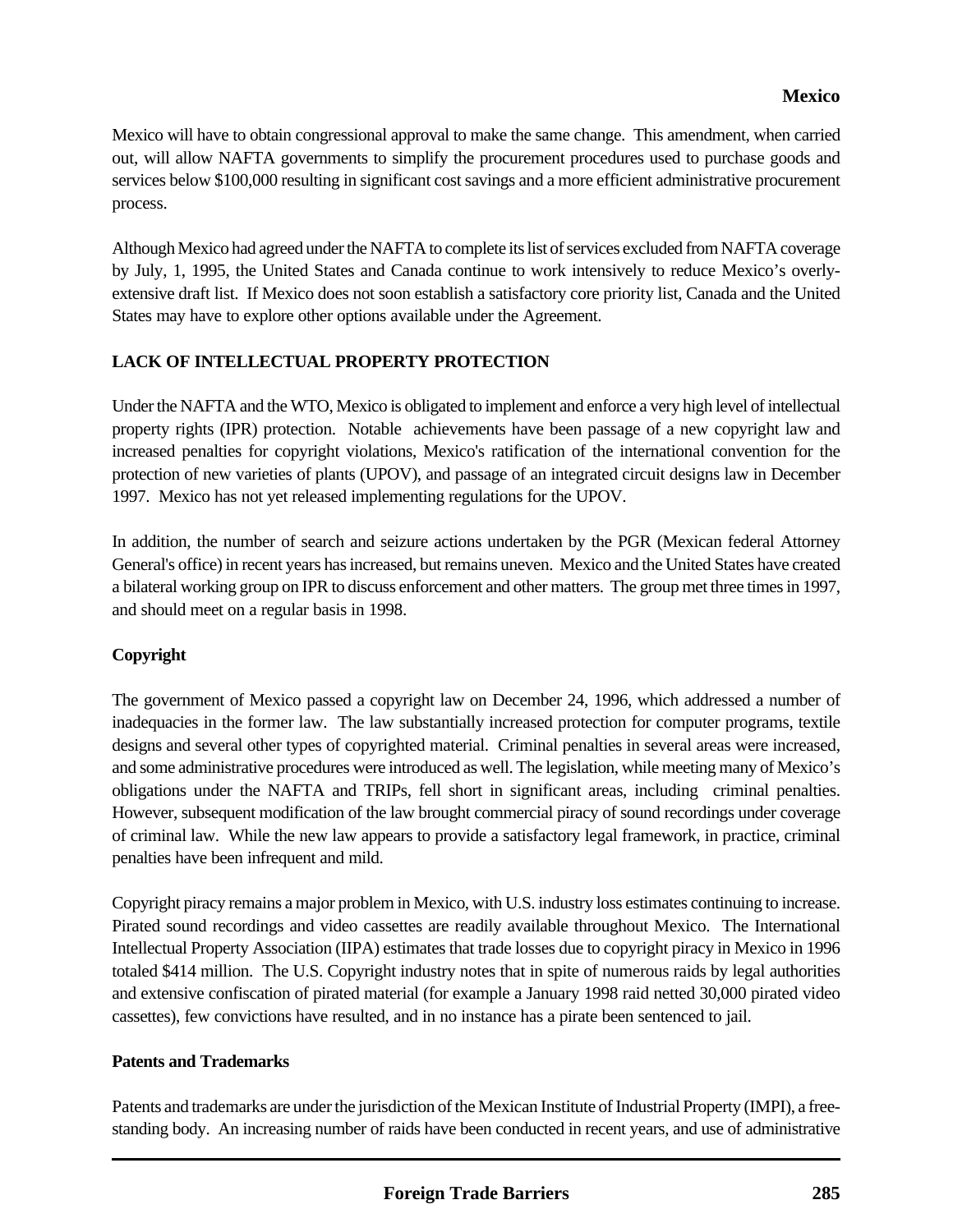remedies are increasingly useful to U.S. trademark owners. Nonetheless, many U.S. trademark holders have encountered difficulties in enjoining former subsidiaries and franchisees from using their trademarks. U.S. firms have reported experiencing difficulty in enforcing their trademark rights when a Mexican entity has registered them, even when registration was under a different category. These anecdotal reports indicate problems are occurring, but not on a large scale.

# **Plant Varieties**

In 1996, as required by the NAFTA, the Mexican government approved the Plant Varieties Protection Act, and in August 1997 acceded to the international convention for the protection of new varieties of plants (UPOV). Implementing regulations are still pending, however. The NAFTA also required Mexico to begin accepting, on January 1, 1994, applications from plant breeders for varieties in all plant genera, and to promptly grant protection.

# **Border Enforcement**

NAFTA article 1718 required Mexico to have adopted by December 1995, procedures to allow U.S. rights holders to request that Mexican customs authorities suspend release of goods with counterfeit trademarks or pirated copyright goods. In December 1995, Mexico's customs law was amended to grant its customs service authority to detain infringing products. Several U.S. companies have complained that the procedure for obtaining protection via Mexican customs authorities is complicated, for a variety of reasons, including the fact that Mexican law does not recognize its customs service as an authority competent to decide infringement issues. Intellectual property rights owners seeking to use customs resources to prevent importation of infringing goods must obtain, from a competent authority, an order which directs custom officials to detain the merchandise. Thus far, few companies have requested this type of action, but those which have report positive outcomes. The United States will work closely with Mexico to assure that Mexico is providing effective border enforcement of intellectual property rights, as the NAFTA requires.

# **Film Dubbing**

In December 1992, Mexico promulgated film industry legislation that contained a troublesome provision against film dubbing. In particular, under the provision, only children's films may use dubbing; all other films are restricted to using sub-titles. Because the market preference is for dubbed films, however, this provision would act as a barrier to U.S. (English language) films. Although Mexican trade officials gave verbal indications in the past that in order to make the law consistent with NAFTA requirements U.S. films would be exempted from this provision when Mexico promulgates its implementing regulations, Mexico has taken no corrective action yet. U.S. industry is pursuing remedies available to it under Mexican law. **SERVICES BARRIERS**

# **Land Transportation Services**

U.S. express delivery firms are experiencing significant difficulties in receiving the national treatment that Mexico is obligated to provide to them under the NAFTA. Mexico has not yet granted full operating authority to U.S. firms in this sector. This issue has been the subject of bilateral consultations between the U.S. and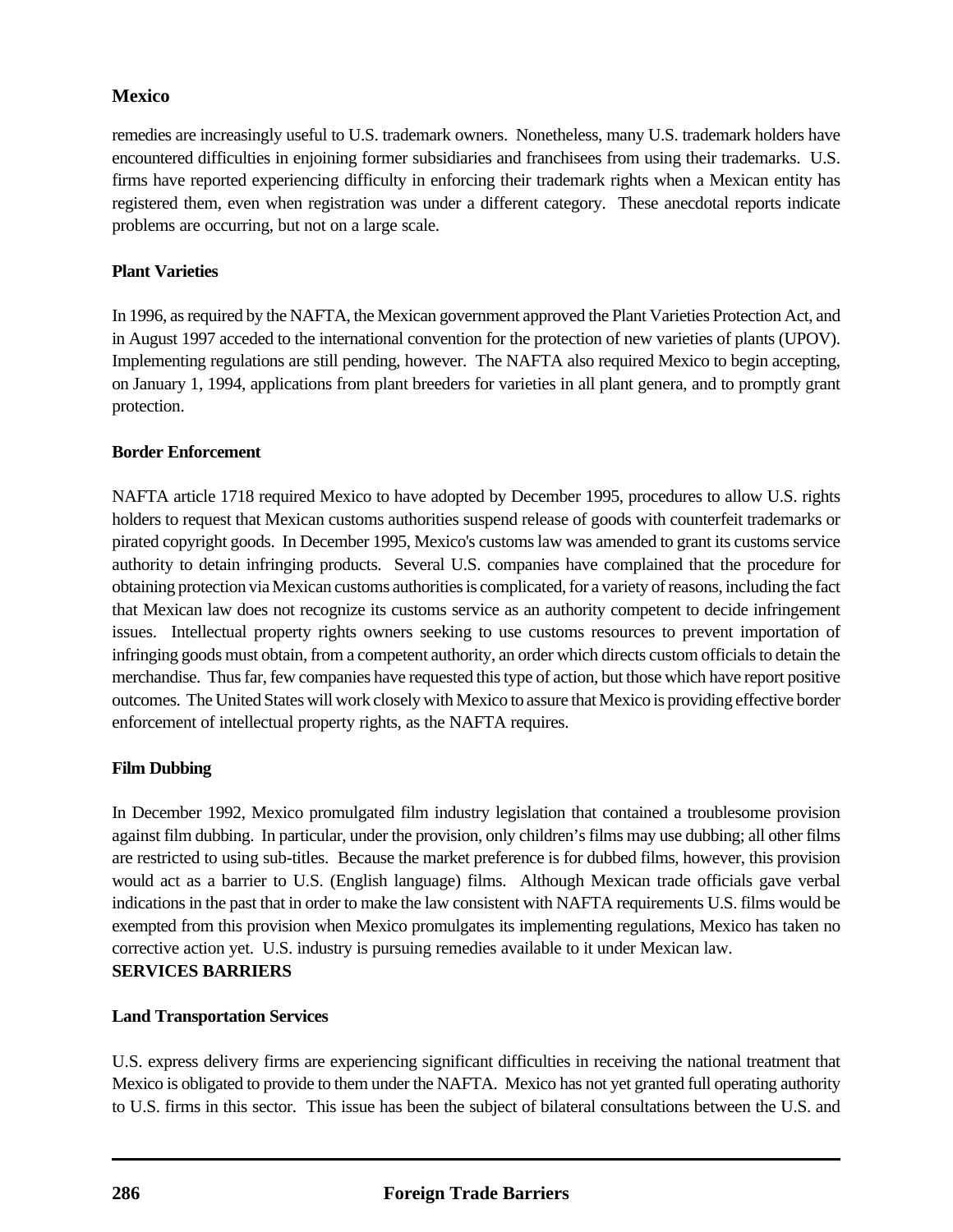Mexican governments, including formal consultations at both the staff and ministerial level, pursuant to the dispute resolution procedures of Chapter 20 of the NAFTA.

The NAFTA will eventually remove most operating and investment restrictions on land transportation services, thus facilitating the freer flow of goods and passengers across the border. On December 18, 1995, the United States and Mexico were to have permitted access to each other's border states for the delivery and backhaul of cargo. However, on that date, the United States announced it would accept applications from Mexican motor carriers to operate international services between Mexico and the states of California, Arizona, New Mexico, and Texas, but that the final processing of applications would be postponed until continuing concerns about commercial vehicle safety and security were addressed.

#### **Telecommunications**

Prior to implementation of the NAFTA, Mexico had taken steps to reform its telecommunications sector, including privatizing Telefonos de Mexico (Telmex), the national telephone company; liberating foreign investment rules in most telecommunications services; introducing competition in some telecommunications service sectors; and restructuring the sector's regulatory entities. Mexico implemented a new telecommunications law in June 1995 codifying many of these changes.

Mexico ended Telmex's monopoly on the provision of commercial long-distance telecommunications services on August 10, 1996, and allowed long-distance competitors to interconnect to the public-switched network on January 1, 1997. A number of U.S. firms, in partnership with Mexican firms, are competing for Mexican residential and commercial long-distance subscribers. Mexico allows up to 49 percent foreign investment in telecommunications networks and services, including basic telecommunications. An exception is provided in Mexico's new telecommunications law that allows consideration of a higher limit for foreign investment in cellular services.

Under the WTO Agreement basic telecommunications services, Mexico made market access and national treatment commitments on all basic telecommunication services. Mexico also adopted the pro-competitive regulatory commitments set forth in the Reference Paper associated with the WTO Agreement. Mexico, however, requires the use of Mexican infrastructure for provision of domestic satellite service until the year 2002 and it continues to restrict foreign ownership of all services other than cellular to 49 percent.

The NAFTA eliminated all investment and cross-border service restrictions in enhanced or value-added telecommunications services and private communications networks, most as of January 1, 1994. The remaining restrictions, limited to enhanced packet switching services and videotext, were eliminated on July 1, 1995.

There are several aspects of Mexico's regulation of its telecommunications market that inflate the cost of terminating intenational traffic in Mexico and exacerbate the longstanding problem of high settlement rates by preventing competitive forces from being brought to bear on these rates. (The settlement rate for U.S.-Mexico international traffic was more than 39 cents per minute in 1997, compared to U.S.-Canada rates of about 7 cents per minute. These high settlement rates resulted in outpayments to Mexico by U.S. carriers of 875 million dollars in 1996.)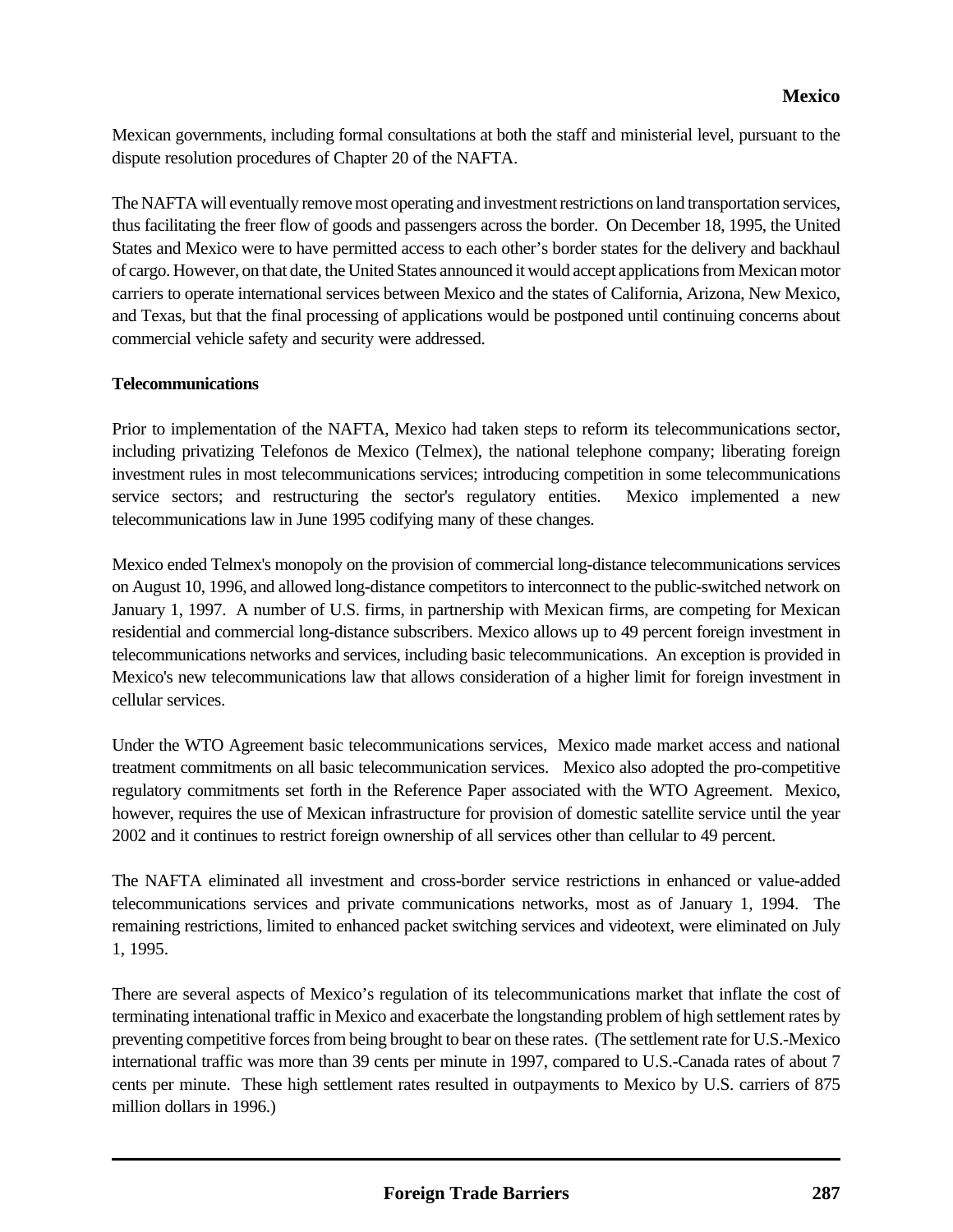The Government of Mexico has given one carrier, Telmex, a *de facto* monopoly to negotiate settlement rates that prevents other Mexican carriers from negotiating lower rates. Mexico requires that 58 percent of the settlement rate on inbound international traffic be paid to Telmex even if Telmex is not the international carrier responsible for the traffic. This surcharge gives Telmex an additional incentive not to negotiate lower settlement rates and provides Telmex with revenue from services that are being supplied by its competitors. The Government of Mexico also has stated that it is the internal policy of the Mexican Government not to permit resale, i.e., the reselling of the long distance public network in Mexico. In the absence of this policy, carriers could use "international simple resale," a form of resale using leased lines that are not subject to settlement rates. Each of these measures and policies reinforces Telmex's market dominance and seriously erodes the basis for effective competition in Mexico's telecommunications market. The USTR is reviewing these and other aspects of Mexico's regulatory regime under section 1377 of the Omnibus Trade and Competitiveness Act of 1988.

In the 1997 section 1377 review, USTR concluded that Mexico had satisfactorily established standards for terminal attachment equipment. We continue to monitor implementation of these standards in the NAFTA Telecommunications Standards Subcommittee (the TSSC). One issue which could be problematic relates to a standard for immunity to radio frequency interference. We remain to be convinced that the standard Mexico has introduced is necessary, and plan additional consultations on this issue in the TSSC. Last year's section 1377 review also noted progress on an agreement relating to the exchange of test data relating to product safety. A final agreement was concluded on April 18. We are unaware of any problems relating to the implementation of this agreement.

# **INVESTMENT BARRIERS**

# **Ownership Reservations**

Mexico maintains state monopolies in a variety of sectors, including oil and gas exploration and development and basic petrochemicals, that effectively bar U.S. private investment. In addition, U.S. investment in border and coastal real estate is controlled by bank-run trusts. In May 1995, the Mexican government passed legislation to privatize the national railroad system. Mexico will allow up to 49 percent foreign control of 50 year concessions to operate portions of the railroad system, renewable for a second 50-year period. The concessions for the Northeast and Northern Pacific Railroad as well as concessions for two independent and one concession-linked short line have been awarded. Similarly, an airport law passed in December 1995 provides for renewable 50-year airport operation concessions to private investors. However, foreign ownership is limited to 49 percent in most cases (waivers are available in specific circumstances). Regulations governing the concessions are currently being drafted and the first airport concessions are not likely to be granted before mid-1998.

While Mexico actively seeks and approves foreign investment in natural gas transportation, distribution and storage systems, (for example, concessions in Mexicali, Hermosillo, and Chihuahua), Mexico continues to exclude U.S. investors from owning assets in other important sectors open to its own citizens, including oil and gasoline distribution and retailing, selected educational services, newspapers, and agricultural land. Mexico has notified to the WTO measures that are inconsistent with its obligations under the WTO Agreement on Trade-Related Investment Measures (TRIMs). The measures deal with local content and trade balancing in the automotive industry. Proper notification allows developing-country WTO members to maintain such